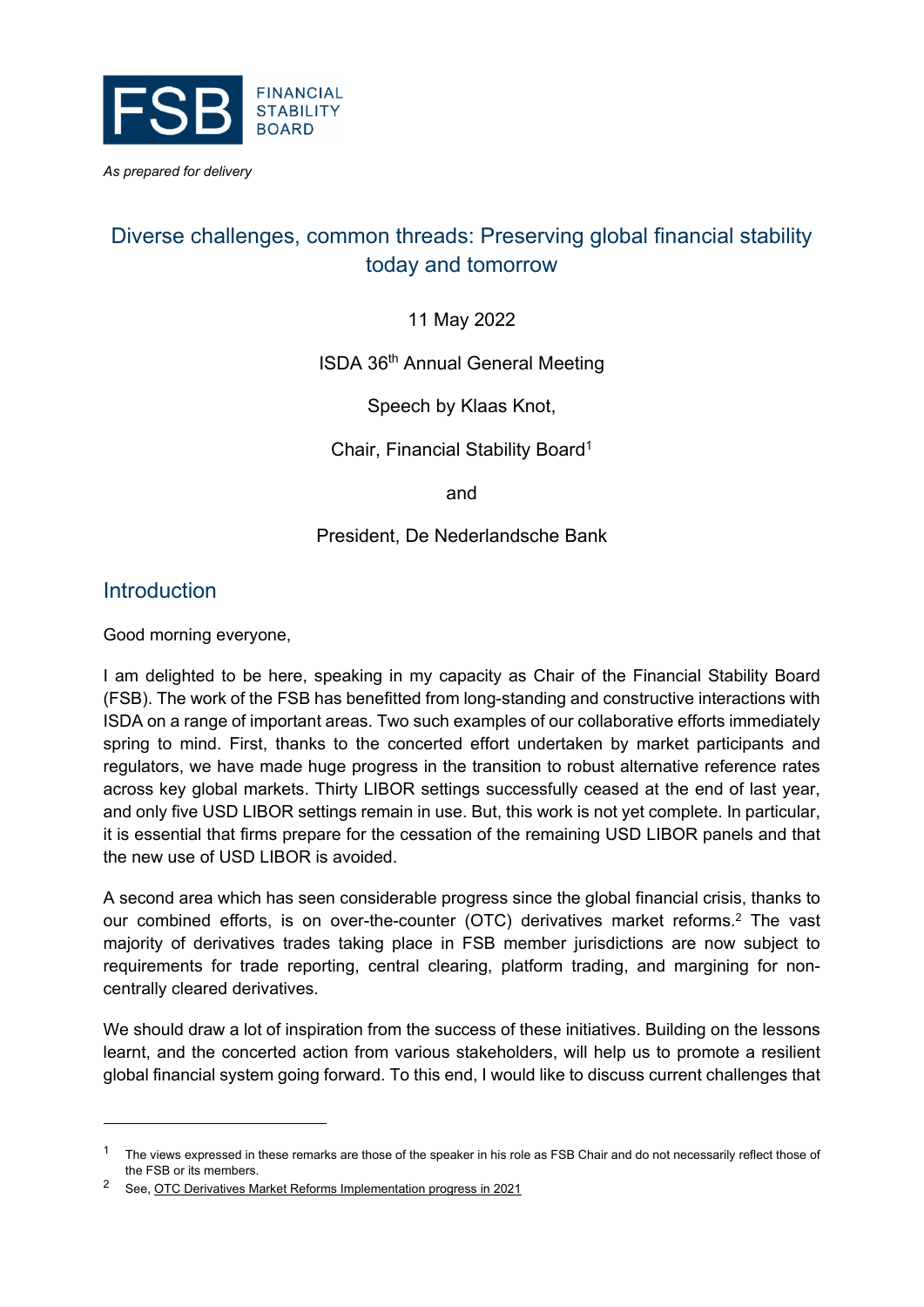we face in preserving financial stability. The biggest of these is Russia's invasion of Ukraine. But we are also facing structural challenges brought about by digital innovation and climate change. I will then reflect on some common threads arising from our initiatives to address these challenges. In short, our future work, like that which came before it, requires an emphasis on transparency, a holistic perspective and strong cooperation across sectors.

## Current challenges: financial stability implications of Russia's invasion of Ukraine

Turning to current challenges, Russia's invasion of Ukraine has profoundly changed the global economic and financial market backdrop. The near-term growth outlook has deteriorated, challenging the prospects for a sustained and broad-based recovery from COVID-19. At the same time, inflation has returned, and with it the prospects of tighter global financing conditions.

The global financial system has absorbed the initial shock of the invasion without major adverse impacts on financial stability. Key funding markets have been functioning in an orderly manner. Notwithstanding bouts of high market volatility and large commodity price swings, no major financial institution has shown signs of distress. Market confidence has been buoyed by the recent experience of the pandemic, with the bold international policy response and the demonstrated resilience of the core of the global financial system, thanks to the G20's post-2008 crisis reforms.

Yet, global financial stability cannot be taken for granted. There is no room for complacency given the highly uncertain and rapidly evolving situation. Additionally, the past few weeks have surfaced a number of vulnerabilities that may crystallise in the face of further shocks.

The first relates to commodity markets. We have seen in March that very volatile commodity prices may give rise to financial strains – through large margin calls, leveraged positions and concentrated exposures. Such strains, by impairing the financing of the supply of key energy, base metal and food commodities, may have a disproportionately large macroeconomic impact. There may also be spill-over effects onto the broader financial system.

The second, related issue is undetected leverage. We have seen that certain banks, particularly prime brokers, seem to be prepared to take large positions without having sufficient visibility into the total leverage of their counterparties. I see similarities to the leverage taken on by Archegos prior to its collapse. This raises questions about transparency and the risk management capabilities of lenders. Such questions are particularly discomforting in an environment of high debt levels globally, and the prospect of tighter financing conditions.

Finally, there is cyber risk. Despite the apparent absence of a successful attack with systemic implications so far, we must not forget that cyber attacks remain a major vulnerability.

The FSB is responding to the current financial stability challenges in two main ways. We have stepped up our surveillance of market developments, with a focus on the resilience of critical nodes in the global financial system. The other response is through an in-depth analysis and assessment of specific potential vulnerabilities, with a particular focus on commodity markets, margining and leverage. On cyber risk, the FSB is working to promote greater convergence in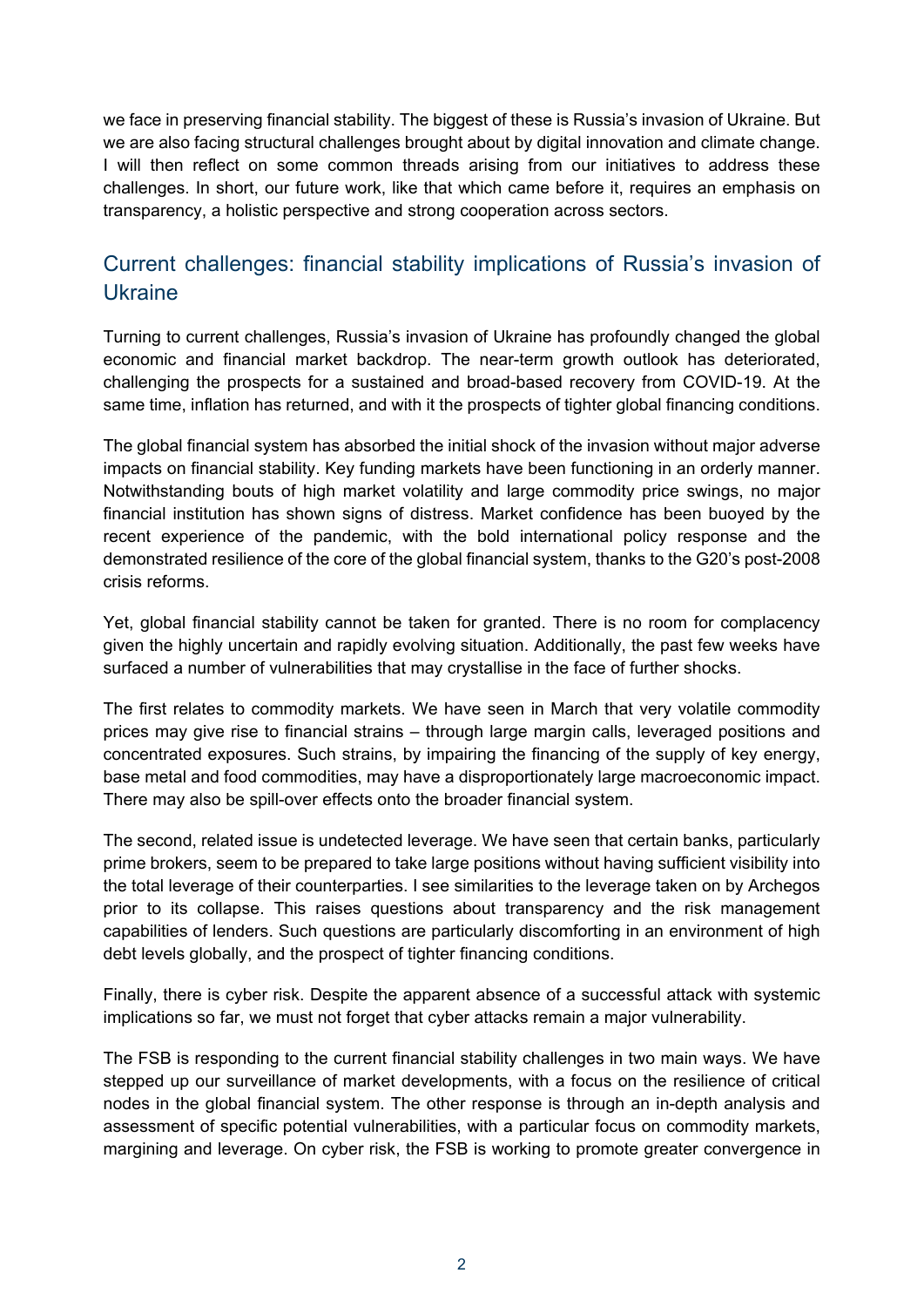cyber incident reporting, to support ongoing enhancements to cyber response and recovery capabilities among financial intermediaries.

# Dealing with structural changes: climate-related financial risks and crypto assets

Russia's invasion of Ukraine has further highlighted the urgency of dealing with the financial implications of major structural shifts, namely climate change and digital innovation. As regards climate change, the war has triggered an intense debate around governments' current and future energy policies. This debate again reminds us of the reality of transition risk, and its relevance even over a relatively short time horizon.

To be effective in addressing the financial system risks associated with climate change, it is important to understand their full breadth and global nature. The **FSB's Roadmap for Addressing** Climate-related Financial Risks aims to achieve just that, by ensuring that these risks are incorporated into all financial decisions. The Roadmap also serves as a mechanism to support the coordination of the many initiatives at the international level in this area.

Our Roadmap covers four key topics: disclosures, data, vulnerabilities analysis, and regulatory and supervisory approaches. On disclosures, a key milestone was achieved with the recent publication of the International Sustainability Standards Board's draft climate and sustainability disclosure standards. These standards will provide a baseline level of transparency concerning firm-level exposures to climate-related risk. The FSB is supporting and monitoring the transition to these standards.

Increasing the availability of reliable financial data relating to key climate risks is essential for improving the assessment and management of these risks. To support this, the FSB and the Network for Greening the Financial System are working together on the use of scenario analyses by jurisdictions and the data needed for this analysis.

At the same time, current shortcomings in data should not prevent us from moving ahead with policy actions. It is better to act on incomplete data, than strive for perfection and act too late. In this spirit, the FSB recently published a report for public consultation on supervisory and regulatory approaches to addressing climate-related financial risks. This report aims to support consistent approaches across sectors and jurisdictions.

Turning to digital innovation, the Russia-Ukraine war has reinforced pre-existing concerns about the growth and potential illicit use of crypto-assets. In February, just a week before the invasion, the FSB provided the G20 with an updated assessment of the risks to financial stability posed by crypto-assets. Our report highlighted several vulnerabilities: First, important parts of cryptoasset ecosystems operate outside the regulatory perimeter. This makes the sector challenging to monitor and supervise. Second, interconnections between the traditionally regulated financial sector and the crypto sector are increasing. This may expose regulated markets to adverse spillovers. Third, crypto-assets pose challenges with regards to consumer and investor protection. A loss of confidence in crypto-asset markets could have system-wide implications through its effects on broader financial markets and the wealth of asset holders. Finally, there are the concerns about the use of crypto-assets in the context of money laundering, cyber-crime and ransomware.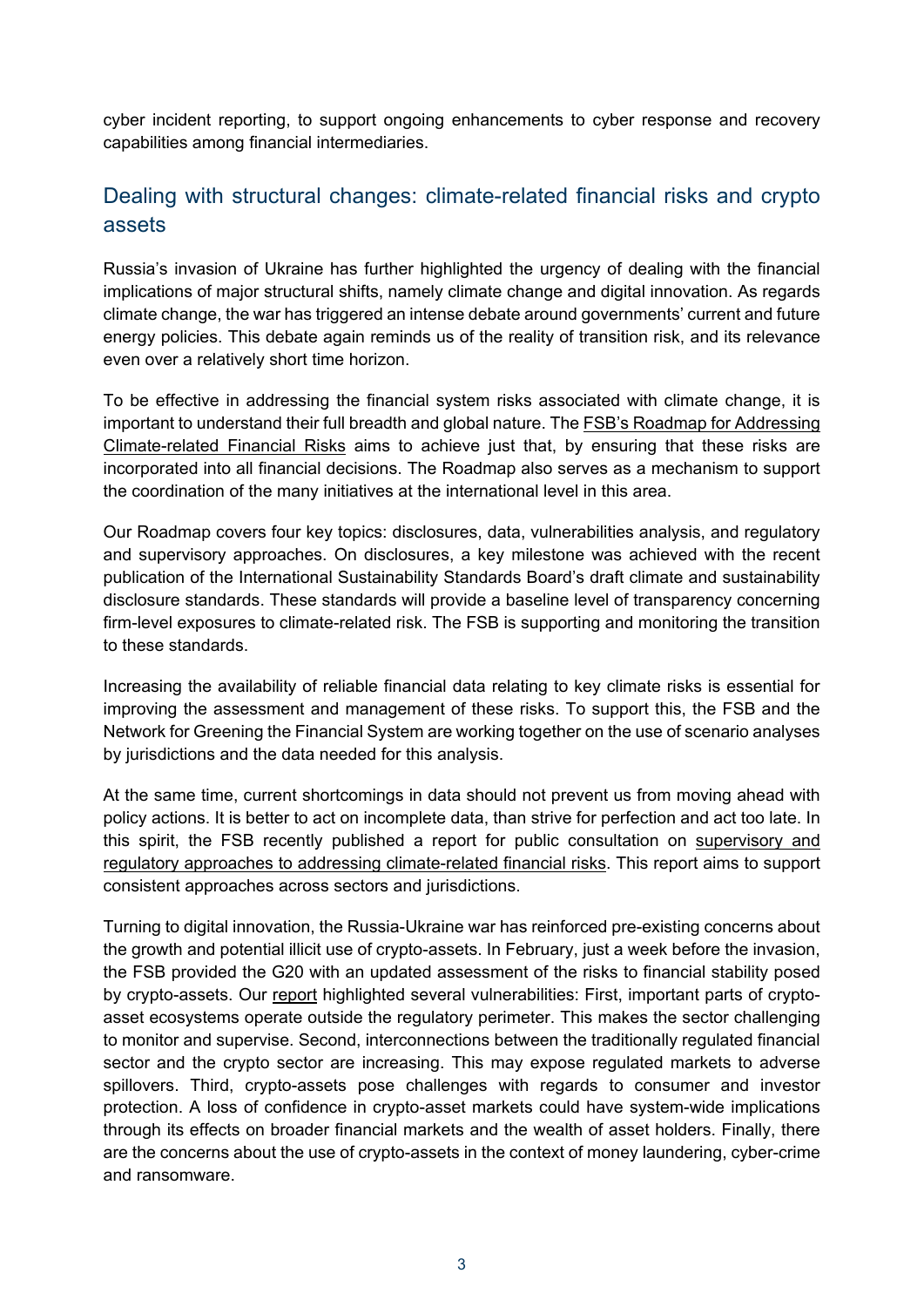The bottom line of our assessment is that crypto-asset markets are fast evolving and could soon represent a threat to global financial stability. The rapid evolution and international nature of these markets also raise the potential for regulatory gaps, fragmentation or arbitrage.

For these reasons, policy work on crypto assets is a priority for the FSB. We are taking forward work on the regulation and supervision of 'unbacked' crypto-assets and 'stablecoins'. The FSB is also analysing the financial stability impacts of rapidly developing Decentralised Finance (DeFi). Close collaboration with standard-setting bodies, including the Financial Action Task Force, is key.

It is also important to bear in mind that the crypto-asset markets of today are not operating in a lawless environment, or a barren regulatory landscape. Consequently, considering to what extent existing international standards address financial risks emanating from crypto-asset markets is an essential step. This will provide a basis for additional work to address risks not covered by these pre-existing standards. Thanks to its broad international and cross-sectoral membership, including the sectoral standard setters, the FSB is well placed to take a leading role in the design of a coherent global regulatory framework for crypto-assets.

### Specific challenges, common threads

I have covered an array of topics, including commodity markets, leverage, climate change, and crypto-assets. While each of these raise specific challenges, they also reveal common threads in our efforts build an efficient, innovative and resilient global financial system. Let me elaborate on three of these common threads.

The first one is the importance of transparency. Sound data on risks provides the essential foundation to manage those risks. Concerns about the opacity of commodity markets, hidden leverage and the incomplete picture we have of crypto-asset markets underline the need to strengthen this foundation. An obvious step, even before considering the collection of new data is to check whether we are making the best use of the information that is already available. The Archegos case suggests that there may be quite a bit of homework do to. On climate, the challenge is to build on this foundation, by developing the data and metrics that link climate risks to financial exposures.

The second common thread revolves around looking at the financial system in a holistic manner. Many of the issues in commodity and crypto-asset markets are about the interconnection of these markets with the rest of the financial system. The importance of interconnectedness similarly came to the fore during the market turmoil in March 2020. Spill-overs between markets and non-bank entities were critical for the transmission and amplification of stress. The FSB's work programme for enhancing the resilience of non-bank financial intermediation (NBFI) shows how a holistic perspective can be developed. An initial step has been to identify and address vulnerabilities in specific areas of NBFI. We are now bringing together these various strands of work into a set of policies aimed at mitigating risk in the system as a whole. This is a key objective for 2022, the importance of which is further underscored by recent events.

The third common thread is the need for close cooperation between the private and the public sectors. None of the challenges that I talked about can be successfully addressed without such cooperation. Depending on the issue, this cooperation may take many different forms. At one